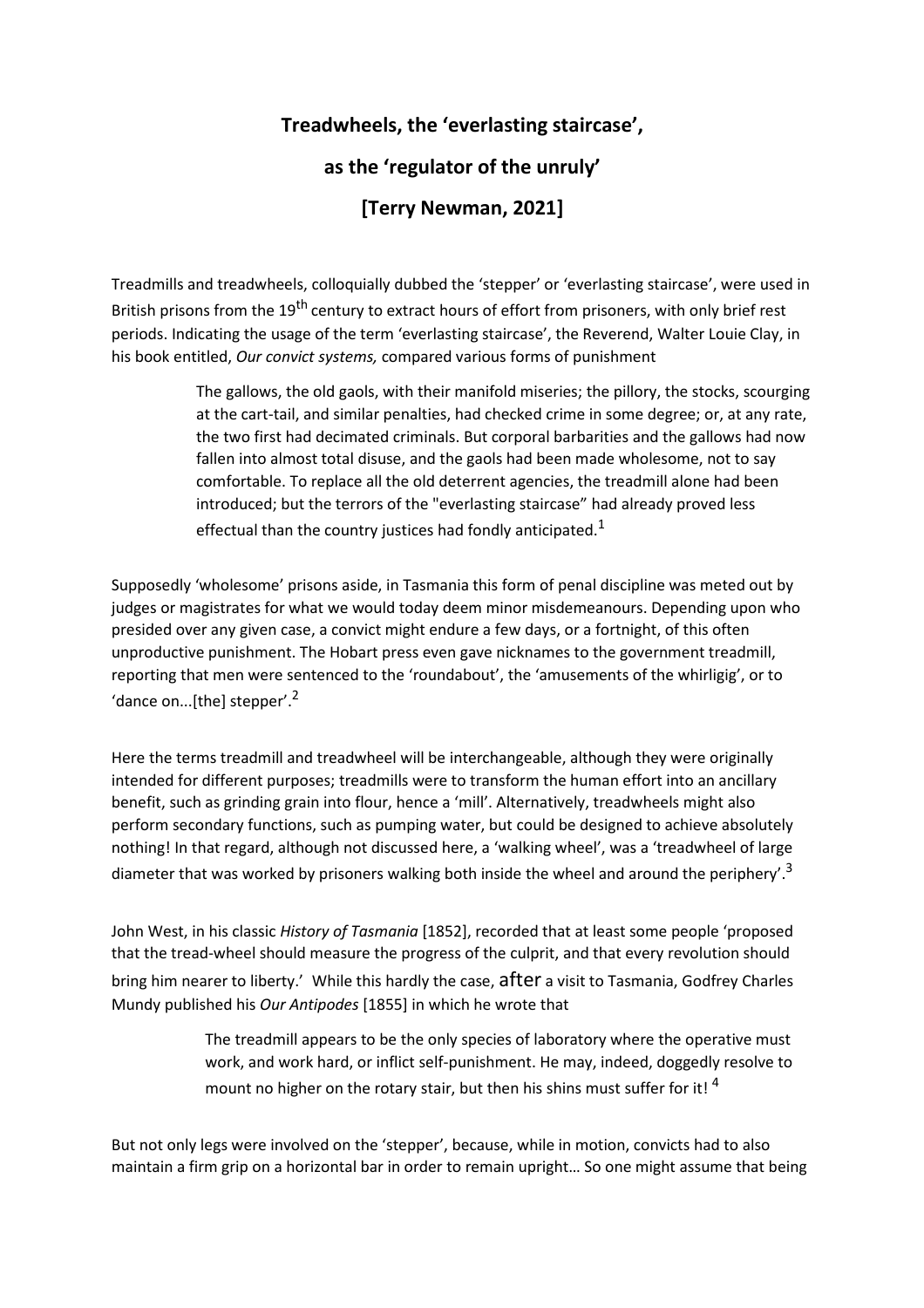forced to undertake such gruelling toil would be imposed for a substantial reason, but this was not always the case. An example is given below of a Tasmanian convict who suffered the punishment for riding a horse! But first some background on treadmills generally.

## **Australian and British background**

David Collins, in his history of NSW, described Australia's first such man-powered wheel for grinding grain. In 1793, he wrote of a two-man 'walking wheel' to mill flour, but this substitute for wind, water, or horse-power, proved too prone to problems and was abandoned.<sup>5</sup> Meanwhile, more 'efficient' treadmills gained wider use in England, being installed in British gaols between 1811-1819. Some wheels were used for productive purposes, others were based on simple resistance, such as turning a large fan, which was dubbed 'grinding the wind'. Yet, a Tasmanian cleric, named Henry Phipps Fry, argued that such an 'unproductive treadwheel would be considered an engine of torture'.<sup>6</sup>



Treadmill Brixton Prison, London – Getty Image [copyright free]

In this image, behind the wall against which this wheel is built, lay the Brixton prison's mill-stones for grinding flour. Of interest, in this early form of treadmill,

> each prisoner gradually moves from the end which he mounted towards the opposite end of the wheel, from when the last man taking his turn descends for rest, another prisoner immediately mounting, as before, to fill up the number required without stopping the machine.<sup>7</sup>

On later, 'improved' versions of the treadwheel, convicts did not move along it. And, in some cases, to limit talking, each man was separated by wooden screens from the others, and might also rest in a small cubicle or cell, which, apparently, had a seat, mug and a bible – which presumed the convict was literate...

Evidence exists that this separation was long-term, because in 1844 the government set aside £100 for the wages of a treadwheel overseer of 'colonially convicted persons'.<sup>8</sup>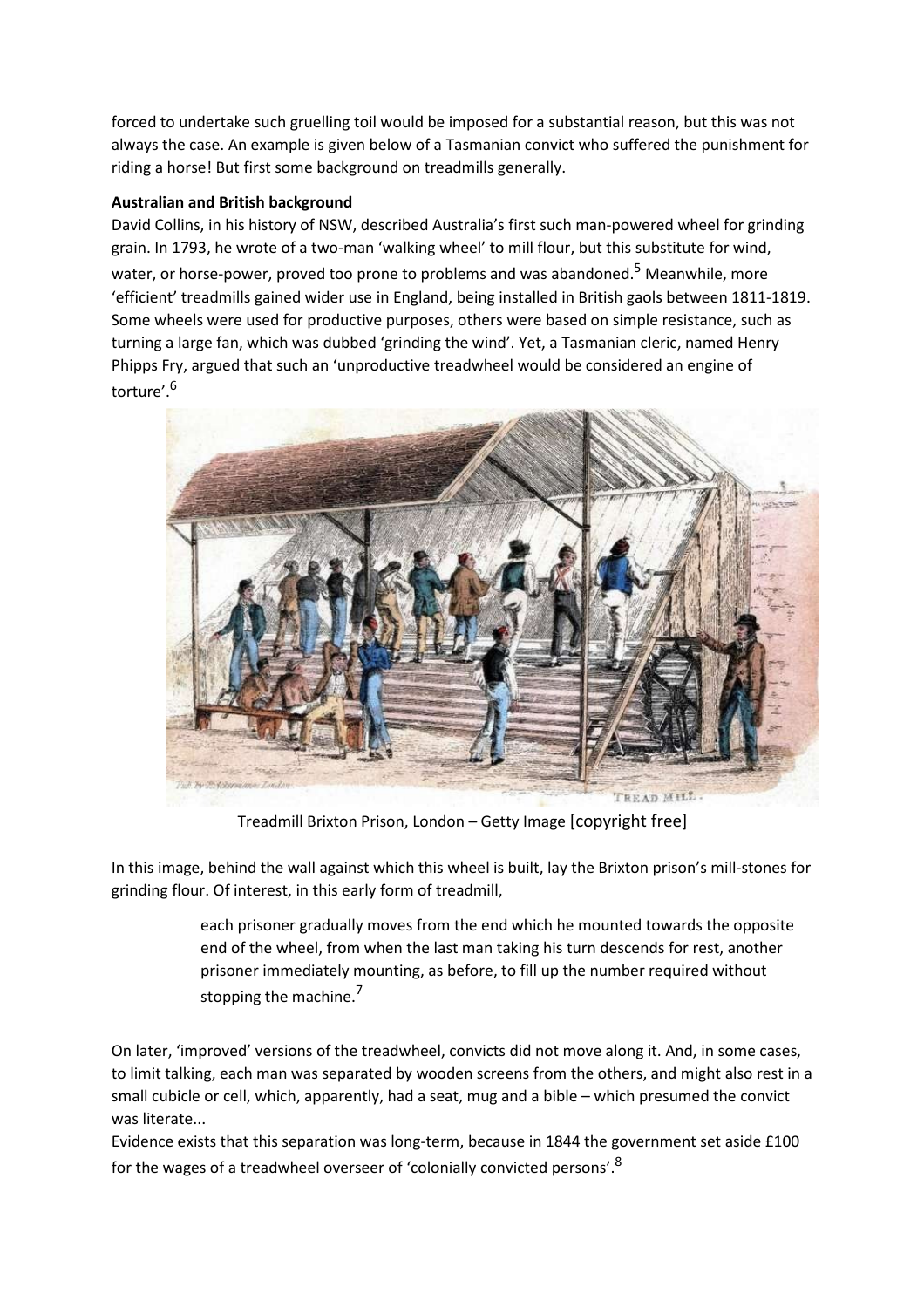Either way, other treadmills, while still effectively one giant wheel, could separate groups of convicts by classification, according to their 'crimes'. That is, some buildings used brick or wooden walls to divide the room into 'two apartments, one for the Free Offenders, the other for the Crown Prisoners', but they all still worked the same wheel.<sup>9</sup>

As to the 'everlasting staircase' being torture, in December 1824 Sir Robert Peel [famous for forming the police force, the 'Peelers'] asked British prison magistrates and medical officers, to 'inform him whether any bodily mischief or inconvenience had been experienced by the prisoners working on the tread mill?' Their general response was that the health of prisoners was actually 'manifestly improved'. One respondent even reported that a 'woman who had been at the wheel for a month, and who went to work with a rheumatic complaint, being asked how she felt when she went away, replied, that her rheumatism was completely cured.<sup>'10</sup>

Medically true or not, in 1824 the *Sydney Gazette* wrote that:

many novelties of this inventive age, not a few of which are more splendid than useful, the... Tread-mill, though humble in its pretensions, is distinguished by its skilful adaptation to the purpose for which it was constructed...The Tread-mill was invented by Mr. William Cubitt, Civil Engineer,... and was originally constructed for the employment of thirty men, and made to suit a millhouse... The object of it is, the adoption of a kind of hard labour, to which every one would have a natural dislike, and yet such as every one can perform without previous instruction;... and the [prisoners'] punishment consists in perpetual climbing, without being able to idle away a single moment. They are, however, permitted by the overseer to descend occasionally from the wheel, to repose a few minutes from their fatiguing operations.

An Australian report, issued in 1825, describes two flour grinding wheels and the number of men operating them – and their resting periods:

> 36 men [convicts] being employed at a time, 18 on each wheel. The full complement of men required to work the greater mill is 60; the lesser mill 30 ... each man being on the greater mill 36 minutes, and off 24; on the lesser mill 40 minutes and off 20, in each hour of labour.<sup>11</sup>

In Australia, only male convicts were subject to to the 'everlasting staircase'. However, along with the female with her rheumatic complaint, a British report, from November 1841, on the treadwheel at the Cold Bath Fields – later renamed Middlesex Prison – noted that when it was

> brought into operation … all the prisoners in the Gaol, both male and female, were set to work. At the first onset it was looked upon as a mere matter of amusement, but the experience of a quarter of an hour at once proved that it was a most irksome occupation'.<sup>12</sup>

Shortly before this report, contemporary British attitude towards treadwheels was encapsulated by the Committee of Prison Discipline in an 1838 report. This Committee noted that 'there are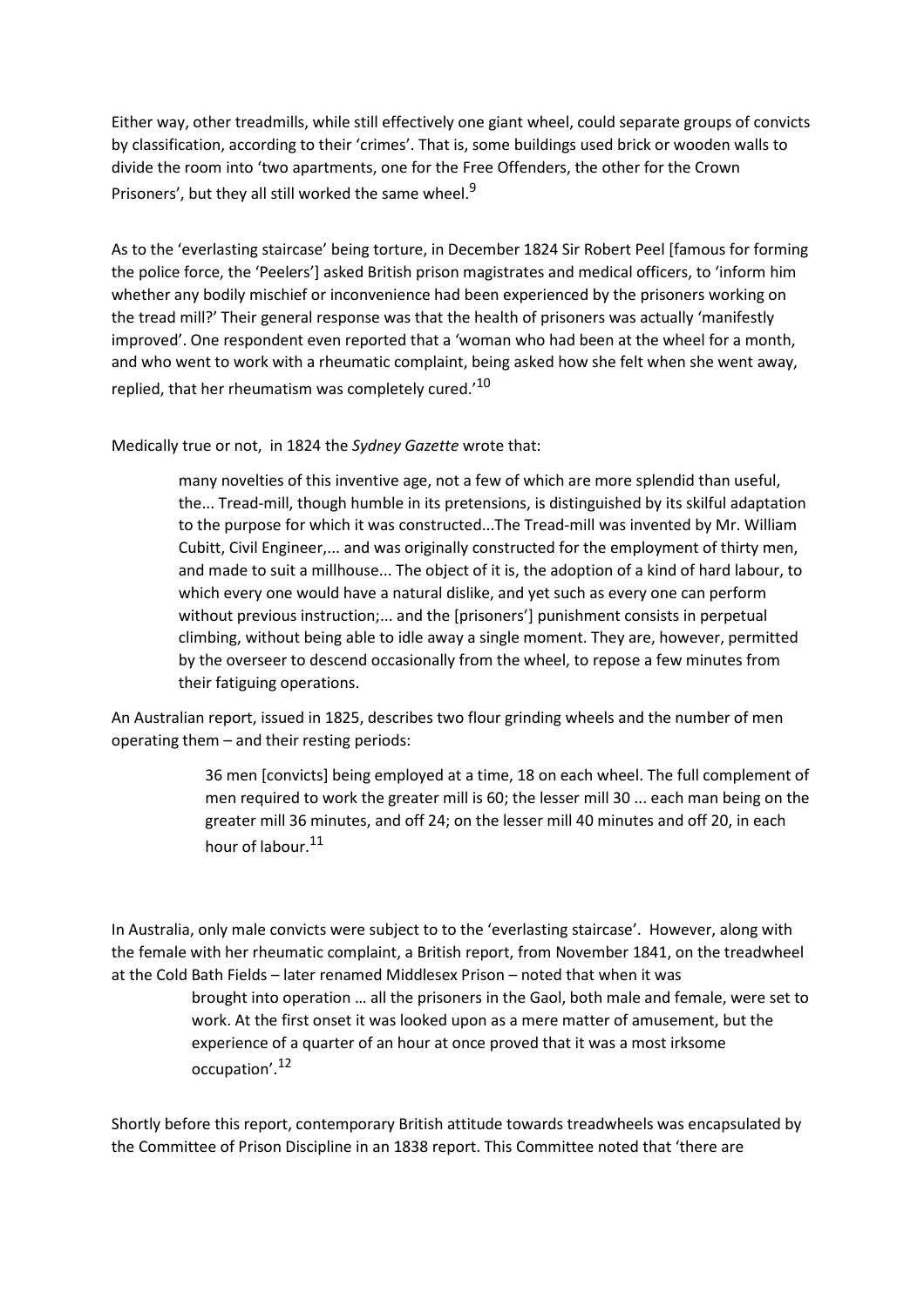treadwheels in 67 gaols in England, a sufficient proof that they are found beneficial.' According to the report:

If it be agreed to enforce labor in gaol, there are two plans of doing so. First, to employ prisoners at such trades as will most readily pay for their maintenance,... and teaching some trade to those who know none; and, secondly, to employ them in some dull, monotonous, wearisome, and uninteresting task, such as stepping upon a treadwheel, turning a capstan or hand-crank, pumping water, pounding bricks, grinding flour, or the like...

And, as an aside; a hand-crank was an elevated box filled with sand, in which 'cups' rotated causing resistance circulating the sand endlessly, and uselessly! As punishment, prisoners worked the crank up to six hours a day, and a warden could adjust the effort required by turning a screw – hence the nickname for prison wardens. $^{13}$ 

Another British report from 1841 included evidence from Edinburgh Prison, based on 'sturdy' facts:

Most of the prisons lost weight, though a few gain … On prisoner, aged 19 years, lost thirty-one and a half pounds, in rather more than three months. There are several more cases in which the falling off is nearly as great… many leave prison in too feeble to work for a time at their usual employment in consequence of the hard work and low diet to which they have been subjected'.<sup>14</sup>

Nevertheless, by 1850 there were 95 treadwheels in use in the 212 British prisons.<sup>15</sup>

Regarding similar views were held in Tasmania; in March 1835 the *Colonial Times* reported a case involving a convict:

> Martin Collins, a short but very fat fellow, was charged with very improper conduct as a constable. The terrors of the tread wheel alarmed him, and he begged to be excused such violent exercise, as being very detrimental to his corpulent personage. The Magistrate deemed it expedient that he should enjoy six day's at it, to open the pores of his flesh, and suppurate some of his excessive fat.<sup>16</sup>

Aged 45 years, Collins, was described as just 5foot 2inches tall, and 'stout made'.<sup>17</sup> He had arrived in Tasmania in July 1832, having been sentenced in 1831 to transportation for life for being part of a forgery gang. Perhaps because he voyage reports reported were 'orderly' and 'very good', by September 1834 he was made a constable. Three years later he obtained a ticket-of-leave for 'detecting a robbery'. Lastly, Collins' conditional pardon was granted in April 1838, followed by a Free Pardon in June 1842, only to die of a 'decay of nature' in 1853.<sup>18</sup>

Meantime, not everyone supported the use of treadmills. In 1847, yet another British parliamentary committee heard from a law reform society. It's submission was that:

> In most of our houses of correction, hard labour is introduced in the shape of the treadwheel. This punishment is certainly an object of fear … but then, instead of reforming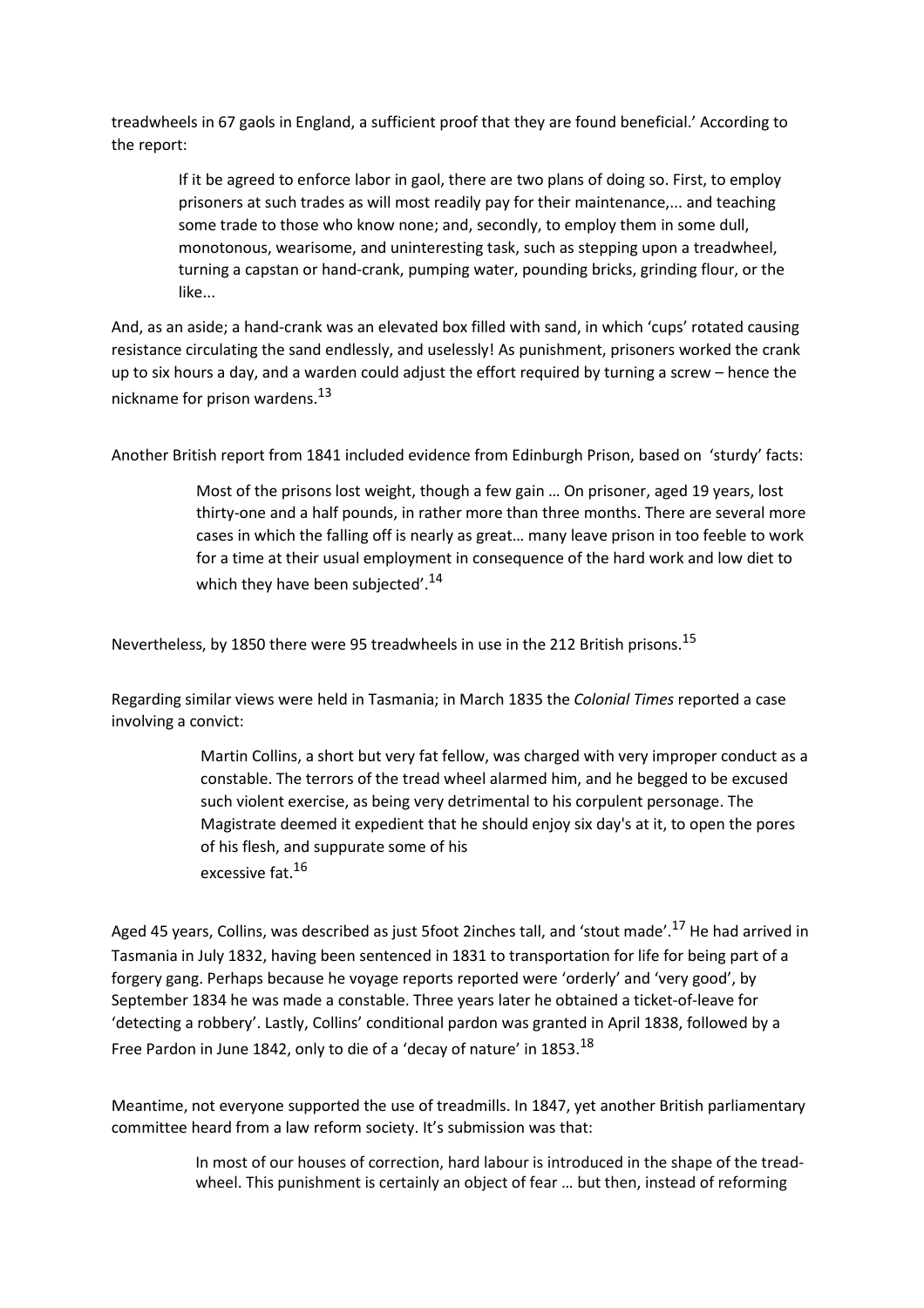the prisoner, it has a directly opposite tendency. Indeed, no labour can be imagined more irritating than this. It is utterly valueless, since, with the exception of one or two places, no corn is attempted to be ground; and, even where it is, the prisoner knows perfectly well that he is only employed in the place of the [natural] elements. Instead, then, of acquiring a habit of labour, which may be useful to him when his term is expired, his abhorrence of all work, and his revengeful feelings towards those who impose it, are only aggravated and confirmed. We think, therefore, that this species of labour should no longer be imposed. $^{19}$ 

Long before such negativity, in September 1823 a Tasmanian newspaper described two treadwheels newly built at Carters' Barracks, Sydney, which produced substantial amounts of flour.<sup>20</sup> The journalist explained that:

we understand, that one of these machines is also about to be erected in Hobart Town. The tread mill, in England, is held in great abhorrence by the inmates of those prisons where it has been introduced. In one gaol a series of revolving wheels has been invented, which gives most wholesome labour to the convicts, many of whom, disgusted by the serious exertion which it enforces, at first revolted, but were obliged to submit. These mills are generally applied to productive uses.<sup>21</sup>

Abhorrence, or dread, was undoubtedly harboured by those forced to tread the 'everlasting staircase'. Even so, regarding generating some productivity, the *Colonial Times* wrote that fro m the wheel, at least, some 'good may be extracted from evil'. An example, was that private settlers could pay to have their grain ground by convicts.<sup>22</sup>

## **Tasmanian treadmills**

Hobart's treadmill is discussed below, but first Launceston and Port Arthur also had treadwheels.<sup>23</sup> On 21 December 1834 the *Hobart Town Courier* advertised a tender to obtain bricks to build a treadmill beside the Launceston Gaol. Yet by January 1837 the *Cornwall Chronicle* complained about construction delays. It did so because the 'The fear of the treadmill would operate [as a] veil among the profligate, and one cannot be too soon prepared for setting in motion'. Except that 'soon' was still five years away. [Eventually the treadmill was sold for £45 in 1859].<sup>24</sup>

In 1839, the treadmill at Port Arthur, was erected in the granary, where it was also planned to incorporate a waterwheel, with the man-powered treadwheel for use in drier months. After several delays, by March 1843 the first convicts trod the Port Arthur wheel, which was 12 foot diameter, which, along with the waterwheel, operated three millstones. Supposedly, the convicts commented that the treadwheel was 'steadier in operation than the Hobart one'.

However, by 1848-9, with fewer able-bodied convicts at Port Arthur, and greater use of solitary confinement as punishment, the treadwheel was frequently unused.<sup>25</sup> Mundy, [quoted above] described the end of Port Arthur's treadwheel.

> All the machinery for this punishment exists on a large scale at Port Arthur; but I was told that it had been discontinued, because the wheel required too many hands, or rather, too many feet, to make it pay.<sup>26</sup>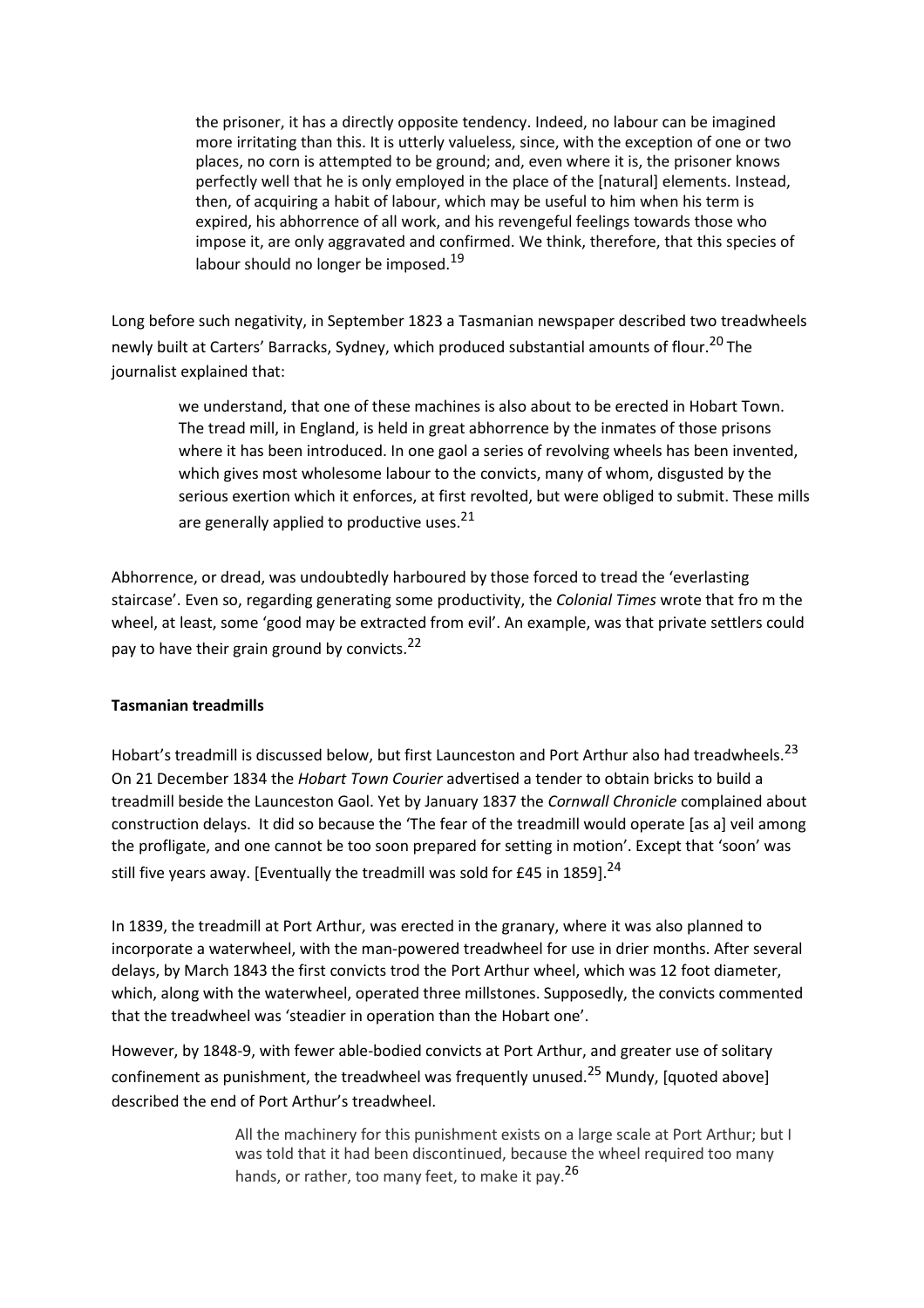In March 1825 the *Hobart Town Gazette*, compared flogging to the treadwheel as a means of reforming convicts:

> the lash as a weapon of penal vengeance is totally ineligible ... It degenerates the sufferer if he be not hardened; and it is smiled at by the veteran inheritor of dungeons, as only productive of "a mere tickling." … [Instead] after profound consideration, and ... the advice of the first medical authorities, [government has] concluded that in future the treadmill shall be employed as a general instrument of punishment instead of the whip, except for such offences as are specifically charged as amenable to it. And as we are informed that a mill of this description will be speedily erected here,<sup>27</sup>

Despite being described as 'totally ineligible', flogging continued to be used for decades. Even so, after many delays were associated with the 'much-wanted and desired' treadwheel, Until, in February 1827, the *Colonial Times* wrote:

> we are glad to see [a wheel] is in a forward state at the [Campbell Street] Penitentiary, which, as far as it goes, will be of great benefit in correcting a certain portion of male offenders. Most undoubtedly, we again say, that the treadmill is a preferable mode of punishment to the cat-o'-nine tails, especially for assigned servants. <sup>28</sup>

The same newspaper noted some interesting British statistics. In the Lewes Prison 'each prisoner walks at the rate of 6,600 feet in ascent per day'. At 'Reading, the summer rate exceeds 13,000; while at Warwick, the summer rate will be 17,000 feet in ten hours'. Contrary to these bald statistics; although a convicts' legs might develope, their arms and shoulders became 'emaciated', which did not augur well for future labour. Besides, convicts often sweated so much that they developed kidney complaints, and their pulses rose over 130 beats per minute!<sup>29</sup> On 6 July 1827, Hobart's *Colonial Times* finally reported that

> this regulator of the unruly, so long talked of and anticipated with different emotions by different characters, was put in motion for the first time, in the presence of the Acting and Assistant Engineer, Principal Superintendent, and some other public officers and gentlemen. The machinery ... promises, when properly adjusted, to turn out well, and with the new Government Mill, proves that machinery can be got up in Tasmania in good style.<sup>30</sup>

Despite supposedly 'regulating the unruly', by February 1828, a rival newspaper, the *Hobart Town Courier,* was more qualified:

> The engine now erected in Hobart Town will, we learn, grind at the rate of, 3½ bushels of wheat per hour, but from the number of hands required to turn it, we conceive little advantage will be derived over the produce of labour, from those employed in the chain gangs, especially when the expense of the mill itself is taken into account. The great advantage arsing from it, we presume will be this, that the inevitable nature of the labour exacted - its closeness and severity, will afford a salutary example, and place in the minds of magistrates an additional means of preserving the good order of society. But even this will be frustrated if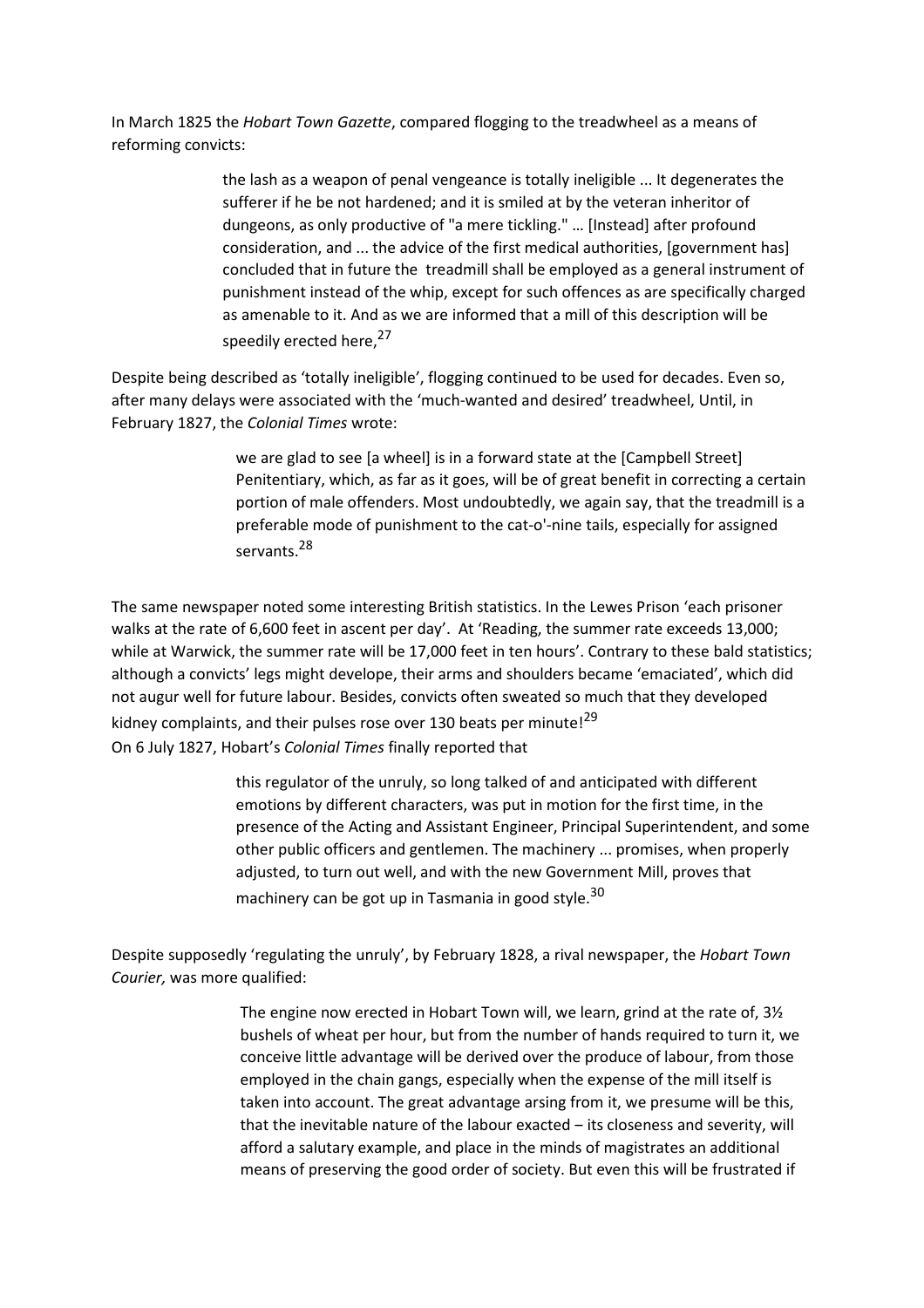the sentence exceed three or four days, for by that time it has usually been found that the limbs and muscles become habituated to the new, mode of exercise, and what was at first a painful exertion becomes at last but a slight exercise, or even recreation. On the whole, however, whatever objections we may have here made to the economy of this machine, we are sensible that the tribe of evil, wicked, and illdisposed, will have many more serious and painful objections to it, and this is as it should be. 31

Ignoring description of the convicts as 'evil'; this newspaper was obviously not wholly in favour of the new 'engine'. Instead, it preferred chain gangs performing useful public works. And even solitary cells as a means of punishment – ignoring their potential for psychological harm.

One of the convicts sentenced to the 'stepper' who illustrates several features of the convict system was William Grimwade. He comes to attention in early 1836 when he was reported by Joseph Pettingell – self-described as once 'tailor and breeches maker to the King and the Royal Horse Guards'. Self promotion aside, Pettingell accused Grimwade of misdeeds in Mr Baynton's premises, whose name becomes relevant. According to a voyeuristic Pettingell, Grimwade was,

> being too intimate and amorous with his female assigned servant, [and] having been informed that such was the case, he was induced to watch them, and found them tetea-tete to his utter astonishment in the stable. As a check to such improper conduct, his ticket-of-leave was suspended one month, and to cool his passion for that period, was ordered to take a few steps at Lieutenant Gunn's.<sup>32</sup>

William Gunn was Superintendent of the Hobart Prison Barracks where his 'stepper' was located, where convicts might be sent to 'Gunn's flour grinder'.<sup>33</sup> As to Grimwade, he had been a butcher by trade, - and had scars on his fingers and arm to prove it. He was transported for seven years in 1830 for larceny. He had, apparently, been imprisoned before, where his character was described as 'very bad'. Except that during the voyage he was 'very good', which was perhaps why he was made a 'woodcutter at Government House, and gained a 'ticket of leave'.<sup>34</sup>

However, Grimwade's record lists an earlier incident in December 1835. He was drunk at the time, and insulted a constable, which earned a hefty 40s fine! A female named Mary Thomas was also involved, of whom Grimwade was accused of 'abusing and threatening to assault' – hardly amorous… Even so, the stables incident occurred in February 1836, with the sentence mentioned. But, of note, it had occurred at 'Baynton's premises', which will become relevant. Then, in September, Grimwade's violence flared once more, when he assaulted another man. For this his ticket was suspended again – and was sent to the St Peters Pass Road Gang. After which he was 'not allowed to live in Hobart again'.

On 17 January 1837, while in Campbell Town, Grimwade was found drunk and earned four more months of hard labour. Then, on the  $27<sup>th</sup>$ , because he 'would be free from punishment on 16 May', this sentence was partially remitted under the prerogative of the Lt-Governor. This was equivalent to a royal degree, and became operative on 18 April.

Was this the end of Grimwade's story – but wait there's more! Grimwade explained that his last Tasmanian employment was with the VDL Company, and that he then travelled to England with Mr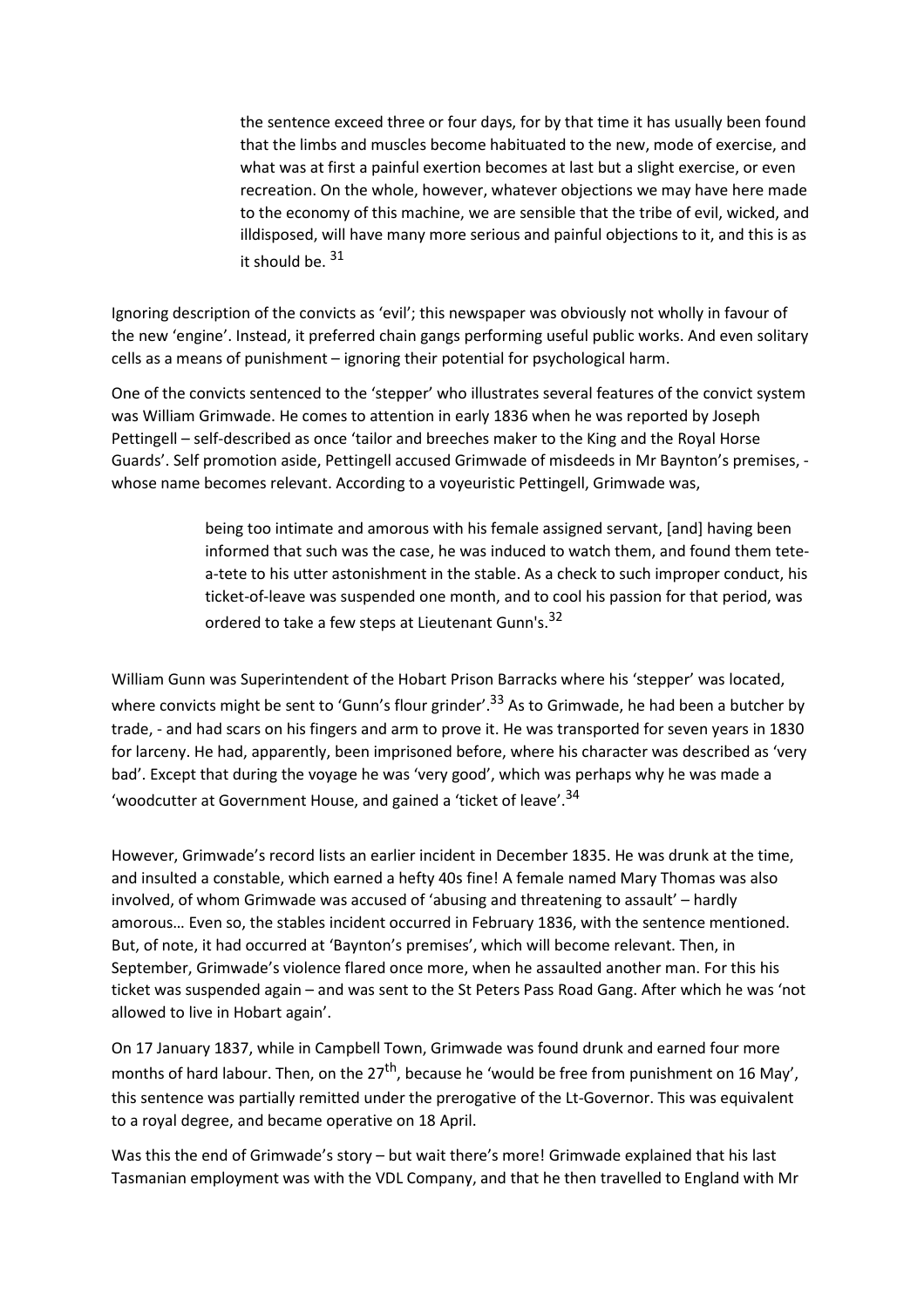Baynton [of the stable premises].<sup>35</sup> However, although now a free man at home in England, he fell foul of the law in August 1843, for 'highway robbery and stealing £9 12s'. At that time, this type of crime, and amounts over £10, could result in the death penalty. Instead, he was sentenced to 12 years transportation back to Tasmania.

For his second sojourn as a convict, Grimwade returned during the probation era, which followed the assignment system. He was, therefore, required to undertake eighteen months hard labour at Fingal– at least he was in the third class, which was the most lenient of the three probationary levels. However, Grimwade was found drunk in October 1846, but was lucky to be only admonished. That is, until his violent streak arose in, when he assaulted someone and gained fourteen days solitary confinement; the use of the lash was then being progressively replaced by other punishments.

On 12 May 1847 Grimwade earned three more months hard labour for being AWOL 'all night'. Quite harsh for a single evening abroad... Then, by December, while toiling at Deloraine, he was accused of 'larceny under £5', but this charge was dismissed. Finally, Grimwade captures not only the 'stepper', but his case illustrates that often trivial misdemeanours might earn harsh punishments. That, if a convict did not have conditions placed upon on their pardon, they could return to England. Also that the assignment system did not always match employment with a convicts trade – it was notoriously a 'lottery', which extended to getting a good or bad master or mistress. That is, Grimwade, a butcher, was turned into wood-cutter, and the probation system forced convicts into a period of hard labour before they were 'released' to work for themselves – if employment was even available! In 1833 the *Hobart Town Almanac* queried the use of treadmills as unproductive punishment. It asked; 'can the walking on a treadmill, even in solitary compartments, have that [same] moral effect on the minds and habits of the culprit which agricultural labour in a new country [can?].<sup>36</sup> But these arguments were not persuasive – recall that Port Arthur's treadwheel was built over a decade later. In fact, in 1834, because it's parts were deteriorating, Hobart began construction of a new treadmill at the Hobart Prison, which was not effectively decommissioned until 1858.

As mentioned at the opening of this paper, a horse-rider named Thomas West was put to the tread wheel. But before describing his story, similar outcomes could be told of countless convicts sent to the treadwheel for supposed insolence or misconduct. For example, a convict's refusal to work because of poor diet could result in the treadwheel. Also convicts might walk the 'everlasting staircase' for two or three days if unable to pay fines imposed upon them for their minor misdemeanours. One such convict was fined £5 for a 'most violent and outrageous assault', but, in default of payment, was 'imprisoned and kept to hard labour... [on the] treadwheel for two months.'<sup>37</sup>

Thomas West was a 21 year old ploughman.<sup>38</sup> He was single when arrested, and although just 5' 4' tall was described as 'stout made'. He had been tried at Somerset Assizes on 28 March 1829 for stealing two ducks, and received a 7 year sentence. He arrived in Hobart on the *Sir Charles Forbes* on 27 July 1830.

According to his convict record, he had been 'bad' while briefly gaoled, but 'good' while equally briefly on a hulk. Alternatively, his ships' surgeon report was that he was a 'very good lad onboard'. It was probably this comment that, as early as the 1830 census, he was recorded as a 'constable'. This type of employment was often given to convicts because Tasmania had little choice of personnel. Thus, Thomas' initial Tasmanian sojourn was relatively easy. Indeed, his convict record has just four full lines, whereas some convicts' records span several pages.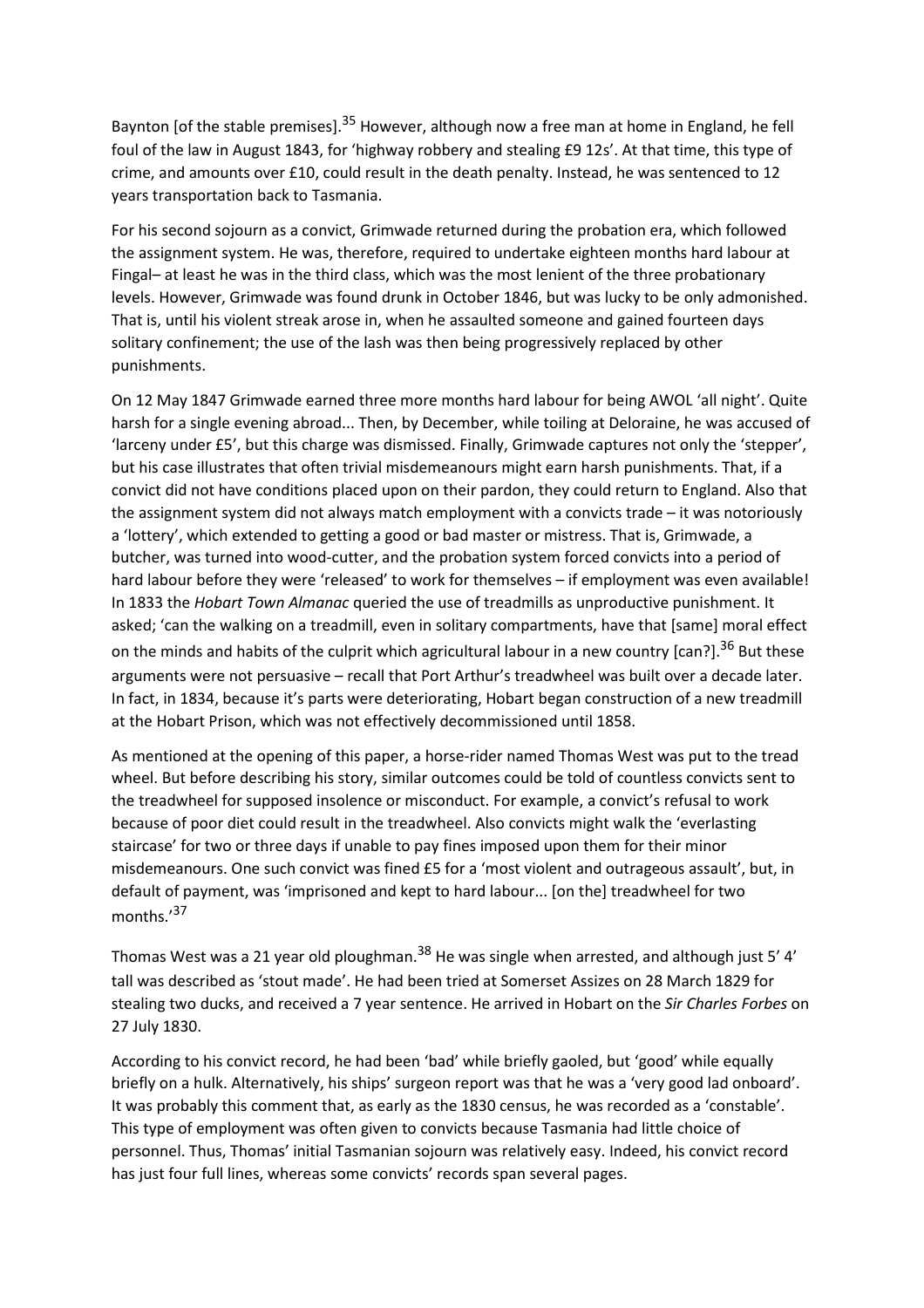Nine months after his arrival, and while still a constable, West was 'severely reprimanded' for 'insubordination and neglect of duty'. This caused his employment to be terminated, and he was instead assigned to a settler. Then, on 17 August 1832, West was found guilty of 'furiously riding his master's horse over Wellington Bride at 6'o'clock in the evening'.<sup>39</sup> Of note, part of Wellington Bridge, which crossed the Hobart Rivulet in Elizabeth Street, remains visible in Hobart's Mall.

West's master was perhaps being lenient because many convicts had strict curfews; or perhaps Thomas was racing home to beat the sunset! Either way, he received three days on the treadwheel for this misdemeanour. Perhaps his 'stout made' physique may have helped him endure the fatigue during his brief stint on the wheel?

However, West went on to endure the treadwheel a second time in August 1836. He had been found in possession of 'one piece of sawed timber and other articles of goods'. This crime saw Thomas 'committed to trial'. On the far left of West's record it shows that on 4 October 1836 he was sentenced in the Supreme Court to two months hard labour. This was confirmed on the 4 November, 'to be worked on the treadwheel during sentence'.

No further entries appear on West's convict record. But even before his theft of some timber, the government clerk did not even record that Thomas had been granted a ticket-of-leave in 1835. And, in March 1836, it was left to the press to include his name amongst sentence expirees.<sup>40</sup> For Thomas West, of the *Sir Charles Forbes*, this was noted as 28 April 1836, a full seven years from the date of his trial. Finally, because of the commonality of Thomas' name, it is, difficult to trace his ultimate fate.

- 1 W. L. Clay, *Our convict systems*, Macmillian, 1862, p.12.
- 2 Nicknames; eg; *Colonial Times*, 16 June 1834, p.8, 29 September 1835, p.8, *Hobart Town Advertiser*, 4 April 1945, p.2.
- 3 'everlasting staircase' https://www.britannica.com/topic/treadwheel, and W. L. Clay, *Our convict systems*, p.12.
- For detailed Tasmanian information on treadmills; Keith Preston, 'Prison treadmills in Van Diemen's Land: design, construction and operation, 1828 to 1856', Tasmanian Historical Research Association, P&P, Vol. 60, No.2, 2013, pp.81-99.
- 4 John West, *History of Tasmania*, (1852), Vol 2, p.271, G. C. Mundy, *Our Antipodes: or, residence and rambles in the Australasian colonies. with a glimpse of the gold fields*, 1855, p.213, [adc.library.usyd.edu].
- 5 D. Collins, *An account of the English colony of New South Wales*, Chapter XXV, p.197 and *Sydney Gazette*, 24 April 1823, p.2.
- 6 https://www.notechmagazine.com/2010/03/prison-treadwheels.html ; H P Fry, *A system of penal discipline*, London, 1850 p.4 [Henry Phipps Fry was Rector at St George's Church, Battery Point, Hobart, 1839-49].
- 7 *'Description of the tread mill recommended by the society for the improvement of prison discipline', Gentleman's Magazine*, Vol XCII, Series 15 Part 2, 1822, pp. 9-11 – also has an image of Brixton's treadwheel.
- 8 Legislative Council, Tabled Paper No.3, Estimates 1844, p.23.
- 9 S. Barnard, 'A-Z of convicts in Van Diemen's Land', Text Publishing, 2014, pp.74-75, *Colonial Times*, 25 December 1838,p.7.
- 10 *Hobart Town Gazette*, 8 January 1824, p.3, 11 March 1825,p.2.
- 11 Cited by K. Preston 'Prison Treadmills', p.85.
- 12 *'Description of the tread mill ...'* in *Gentleman's Magazine*, has a different image of Brixton's treadwheel. 13 https://en.wikipedia.org/wiki/Crank\_machine 14 *Examiner*, [London], 4 December 1841, p.771.
- 15 H. P. Fry, *System of penal discipline*, p.7.
- 16 *Colonial Times*, 10 March 1835, p.8.